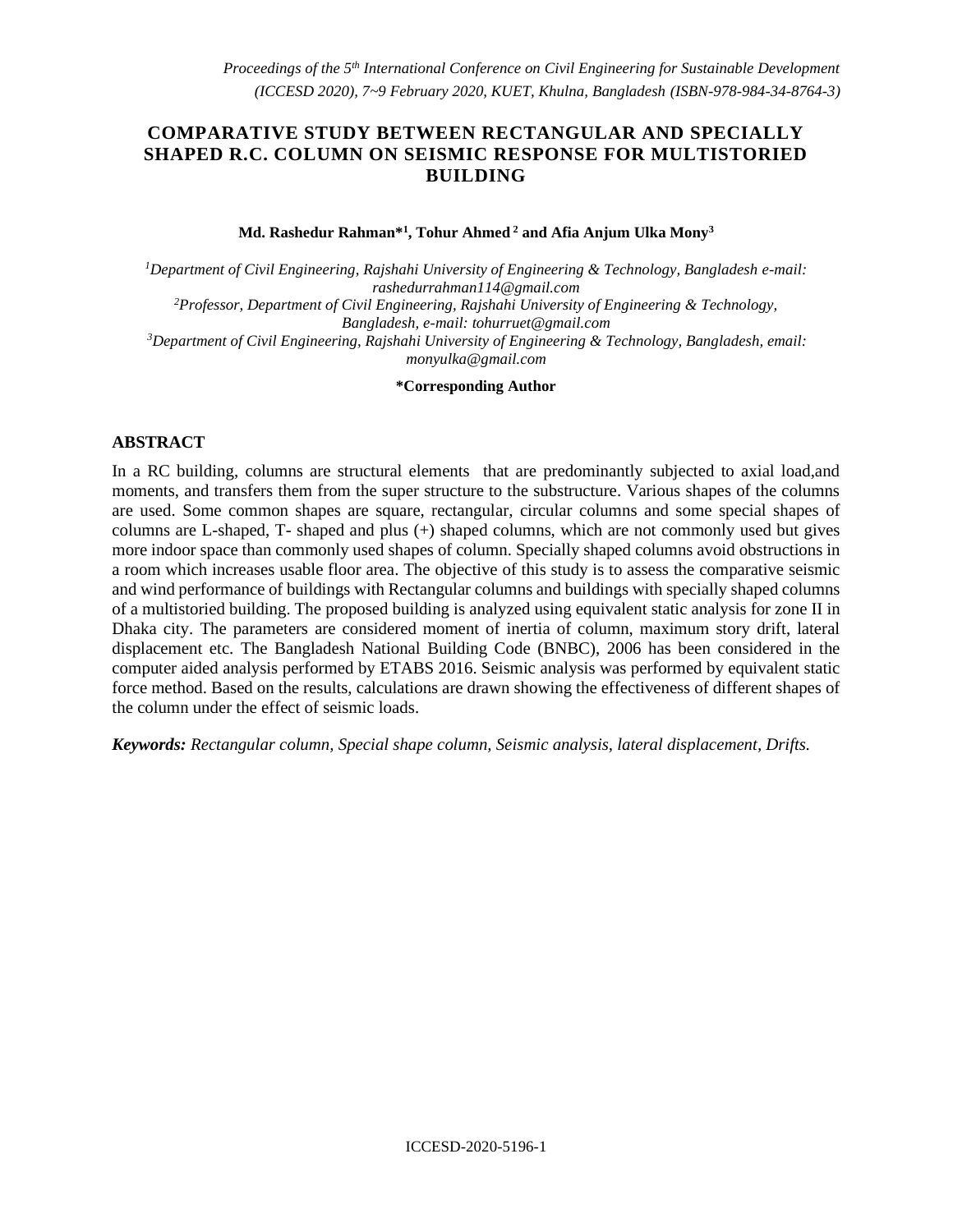## **1. INTRODUCTION**

It is the prime duty of a civil engineer to ensure safety to the life of occupants of a building by replacing conventional construction practices by modified techniques so that huge population can be accommodated in given area and large commercial space can be created in a confined area for upgrading the living environment. So, it is important to replace conventional construction practices with modified one. Buildings, which are generally designed for office, institutional or commercial use, are among the most distinguished space definitions in the architectural history of urbanization in the twentieth century. They are primarily a reaction to the rapid growth of urban population and the demand by business activities to be as close to each other as possible. Many researches and studies have been done in order to mitigate excitations and improve the performance of buildings against lateral load. Columns play very important role in buildings because total load is transferred through columns. (Gumble, 2015) Various shapes of columns are used in the construction such as rectangular columns, Square columns, circular columns, Tshaped columns, L-shaped columns, Cross (+) shape columns, where Rectangular, Square and Circular columns are called as Regular columns and T-shape columns, L-shape columns, Cross (+) shape columns are called as specially shaped columns. (Yang, 2008)



Figure 1: Section of column with lateral and longitudinal reinforcement

This project involves the numerical analysis of effect of column shape on the response to wind and earthquake load and makes a comparison of rectangular column shaped building & special column shaped building by using ETABS software and also checks out the specification detailed in BNBC 2006.

# **2. METHODOLOGY**

A 20 storied arbitrary building with plan area of 4144 sq. ft is considered for this study. The models are of same plan area and same height. The material properties of the models are also same.Total analysis has been performed by ETABS, the leading structural design and analysis-based software. Here total loading is applied as distributed loading. Modeling is performed with great care. All model maintains same area and heights. Before analyze the models, the models are re-checked once again.

## **2.1 SPECIFICATION OF MODEL COMPONENTS**

Table 1 has information about column sizes and Table 2 is about the material properties used at the building.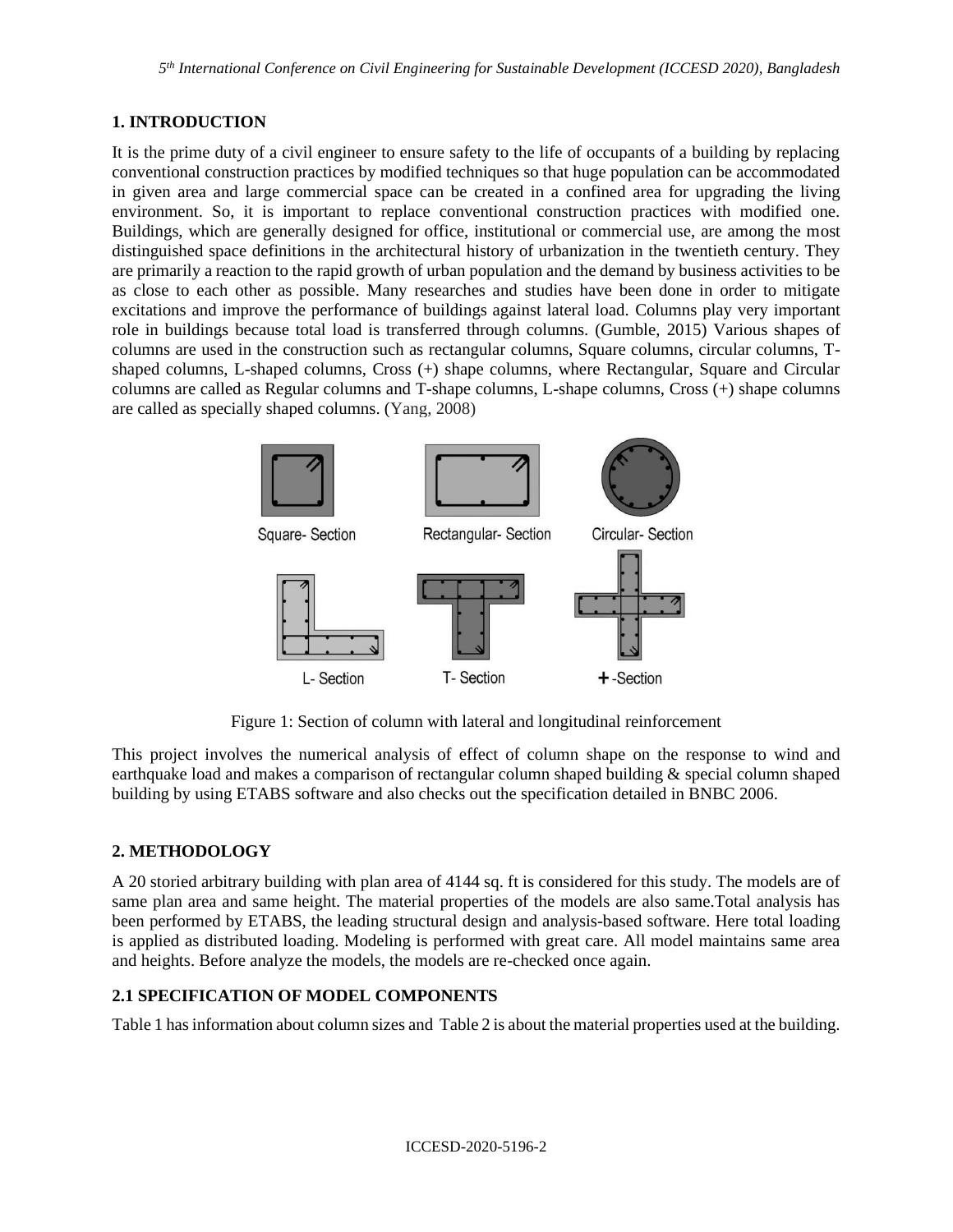*5 th International Conference on Civil Engineering for Sustainable Development (ICCESD 2020), Bangladesh*

| <b>Model component</b>    | Specification                             |  |
|---------------------------|-------------------------------------------|--|
| Square column             | Total depth-24in,                         |  |
|                           | Total width-24in                          |  |
| L shaped column           | Total depth-40in                          |  |
|                           | Total width-40in                          |  |
|                           | Horizontal and Vertical leg thickness-8in |  |
| T shaped column           | Total depth-40in                          |  |
|                           | Total width-40in                          |  |
|                           | Flange and Web thickness-8in              |  |
| $Cross (+) shaped column$ | Total depth-40in                          |  |
|                           | Total width-40in                          |  |
|                           | Flange and Web thickness-8in              |  |

Table 1: Specifications of model components

## Table 2: Material properties

| <b>Concrete</b> | Grade of concrete | 3 ksi  |
|-----------------|-------------------|--------|
| <b>Steel</b>    | Grade of steel    | 60 ksi |

Figure 2 has the plan and 3D view of the model building that was used for the analysis. The Plan was done using AutoCAD software.



Figure 2: Plan view and 3D model of the building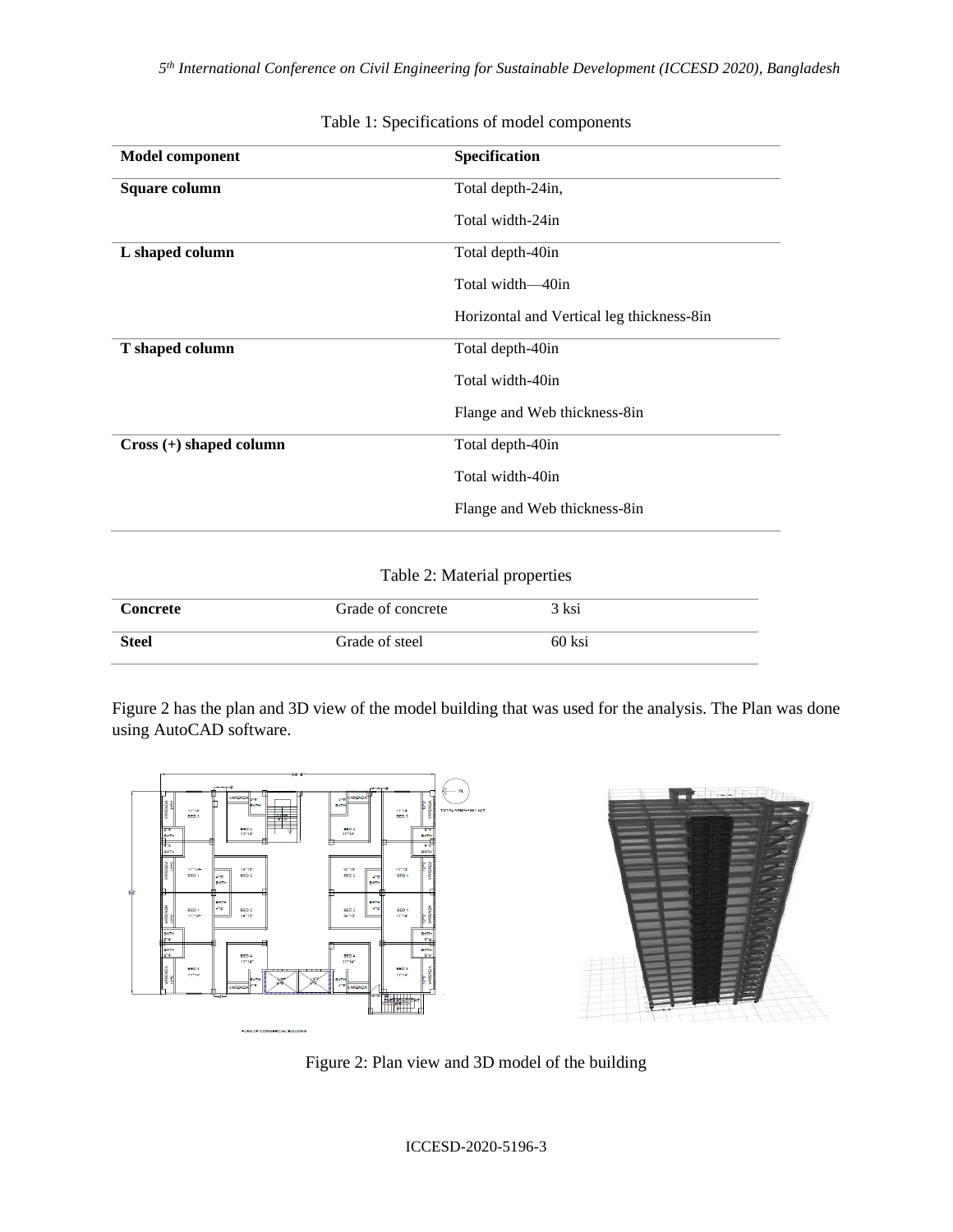## **2.2 ANALYSIS AND RESULT**

#### **2.2.1 CASE 1**

In this case usual building is considered as specified in above. Column size considered 24" x 24". Plan of the building is shown



Figure 3: Plan view of rectangle shaped column

## **2.2.2 CASE 2**

In this case square column is changed into specially shaped column. Plan of the building is shown in figure 4.



#### **2.3 SIESMIC LOAD**

For seismic analysis, the equivalent static force method is used in this paper.In BNBC Bangladesh has been divided into three seismic zones based on the possibility of severe intensity of seismic ground motion. These are: Zone I, Zone II& Zone III (Fig.1). Zone III is the most severe zone among these zones. (BNBC,2006)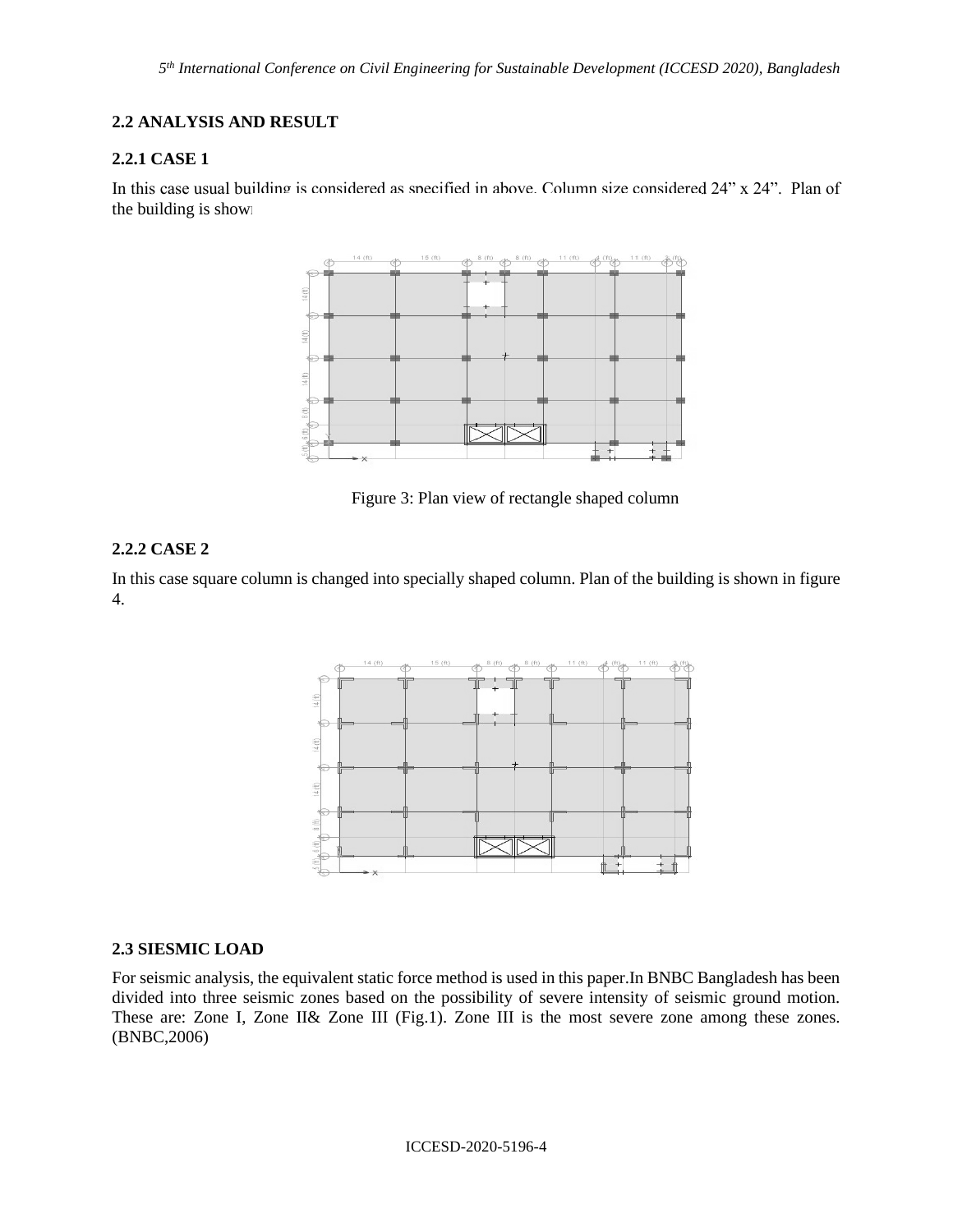

Figure 5: Earthquake zone in Bangladesh

Dead load includes the self-weight of the building components. Live loads are taken from BNBC. The selected city is Dhaka. According to seismic zoning map of Bangladesh, Dhaka is under zone II. The total load calculations have been done as per BNBC 2006. The corresponding equations are as follows:

$$
V = \frac{ZIC}{R}W\tag{1}
$$

Where, V=Base Shear, Z= Seismic zone coefficient, I= Structure importance coefficient, R= Response modification coefficient, W= Total dead load +some specified live load C= Numerical coefficient

$$
C = \frac{1.25S}{T^{2/3}}
$$
\n
$$
S = \text{Site coefficient for soil characteristics}
$$
\n
$$
T = \text{Time period}
$$
\n
$$
(2)
$$

(3)

**2.4 LOADING**

And  $T=(h_n)^{3/4}$ 

 $h_n$  = height of the building

The created model is subjected to uniformly distributed load which are provided to its intensity. Loading parameters are:

•Dead load •Live load •Self-weight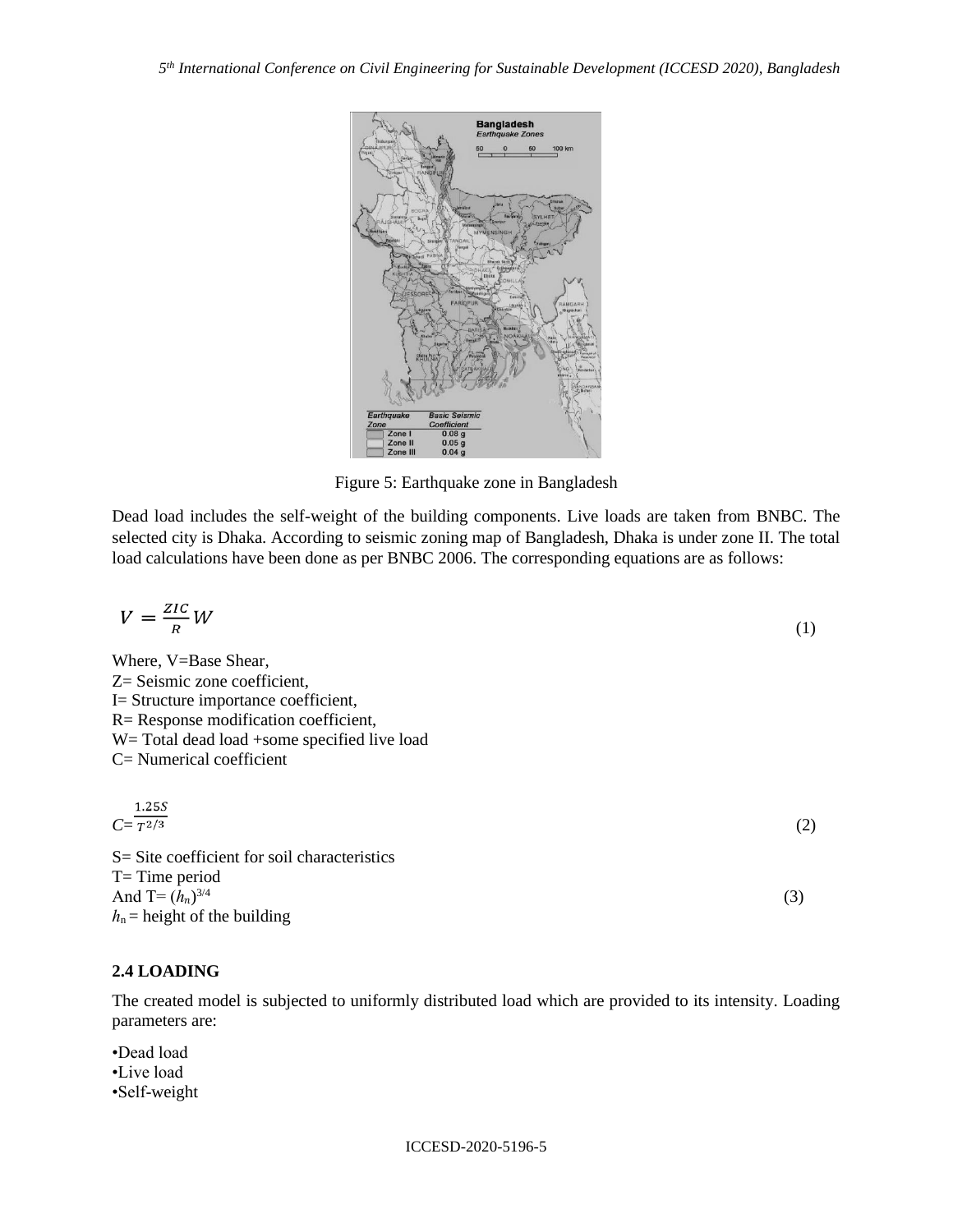•Seismic load

| Dead load | Self-weight       | Program calculated automatically |  |
|-----------|-------------------|----------------------------------|--|
|           | Floor finish      | 25 <sub>psf</sub>                |  |
|           | Wall load         | $.5$ k/ft                        |  |
|           | Parapet wall load | .15k/ft                          |  |
|           | Partition wall    | 30psf                            |  |
| Live load | On floor          | 60psf                            |  |
|           | On stair          | 100 <sub>psf</sub>               |  |

Table 3: Vertical load

## **2.5 ANALYSIS**

After creating the model, the structure is ready to be analyzed. Before the analysis all the systems, properties and loading conditions are rechecked once again. Reaction, moment, displacements and story drift are obtained from this analysis

## **3 RESULT AND DISCIUSSION**

Analysis for all the building models are carried out. After the analysis performed corresponding results have been obtained. The results are shown in tabular, bar-chart and graphical form. From those table and chart, we can easily find out the variations between different models.

## **3.1 COMPARISON OF MOMENT OF INERTIA**

| <b>Column shape</b>      | section area $I_X(\text{in}^4)$<br>Cross<br>$(in^2)$ |          | $I_Y(\text{in}^4)$ |
|--------------------------|------------------------------------------------------|----------|--------------------|
| Square column            | 576                                                  | 27648    | 27648              |
| L shaped column          | 576                                                  | 80440.89 | 80440.89           |
| T shaped column          | 576                                                  | 80440.89 | 44032              |
| $Cross(+)$ shaped column | 576                                                  | 44032    | 44032              |

Table 4: Moment of inertia comparison

From table 4, it is shown that the moment of inertia of L shaped column is highest. Then T shaped and cross shaped has higher value. Square column has the least moment of inertia. Moment of inertia does not affect the strength of section directly but it affects another property of section, radius of gyration. Which ultimately defines the strength of section.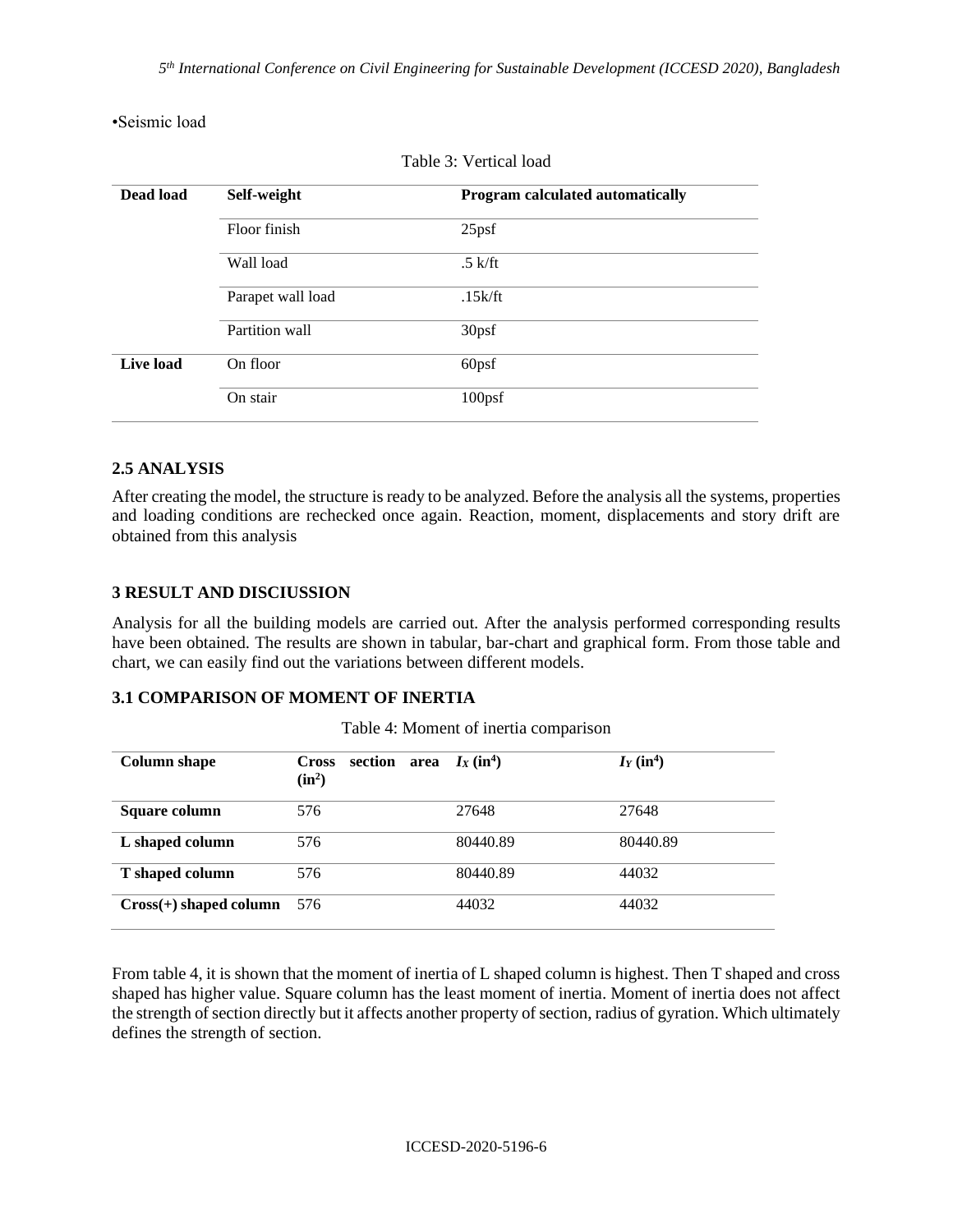## **3.2 MAXIMUM DISPLACEMENT DUE TO EARTHQUAKE LOAD**

Load combination used for analysis 1.05*DL*+ 1.275*LL*+ 1.4*Eqx*In X direction and for Y direction Load Combination used was 1.05*DL*+ 1.275*LL*+ 1.4*Eqy* (BNBC,2006)



Figure 6: Variation of displacement of 20 story building along X



Figure 7: Variation of displacement of 20 story building along X

The figure 7  $\&$  8 shows that with the increment of story height, the displacement due to seismic load in X direction and Y Direction increases non-linearly. It is clearly seen that the displacement is lower for the special shaped column than the rectangular shaped column

# **3.3 STORY DRIFT DUE TO EARTHQUAKE LOAD**

Story drift is the difference of displacement between two consecutive stories divided by the height of that story. Mathematically, story drift at 20<sup>th</sup> floor= (displacement at 20<sup>th</sup> floor – displacement at 19<sup>th</sup> floor) / floor clear height

ICCESD-2020-5196-7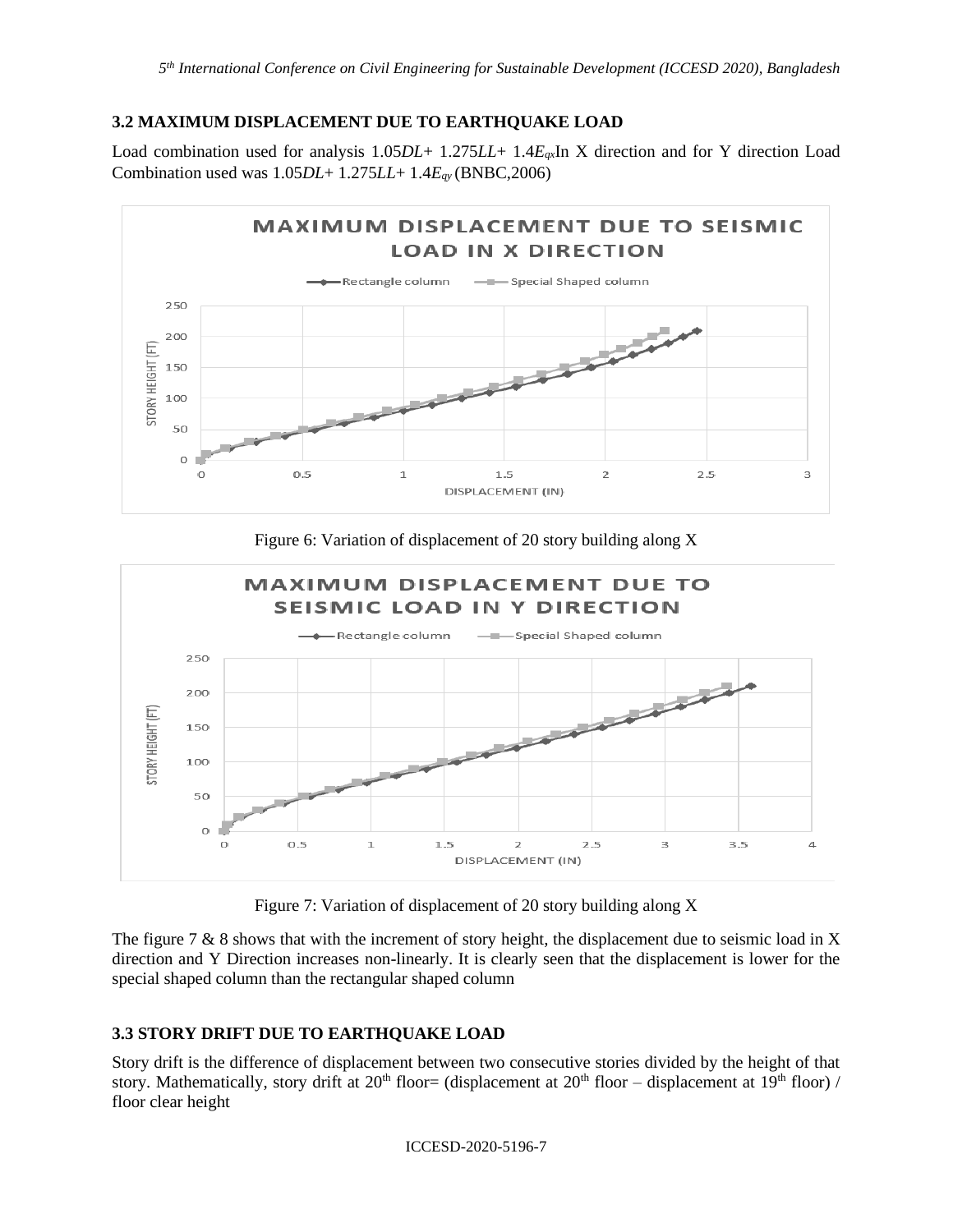

Figure 8: Variation of maximum story drift due to seismic load in X& Y direction

Since the mass is in Z direction, the cumulative mass increases from top to bottom story, story drift due to seismic load in X direction increases from top to bottom story. But due to fixed support at the bottom of the structure it becomes zero at base. The figure 9 shows that story drift is lower for special shaped column structure.

### **4. CONCLUSIONS**

The buildings were analyzed by using"equivalent static force method" according to BNBC code. A numerical investigation is carried out to evaluate the effect of building shape on drift and displacement due to seismic load. From theresults, the following broad conclusions can be made in this respect:

- 1) Displacement depends on the relative stiffness of frame. In this study, displacement in rectangle column building is the highest due to seismic load. It is due to the fact that, Square column has the least moment of inertia. Moment of inertiaaffects another property of section, radius of gyration. Which ultimately defines the strength of section.
- 2) The special shaped column building is safer and considering all conditions the special shaped column
- 3) Story drift is in special shaped column structure is less then rectangular column structure
- 4) Specially shaped columns give more usable floor area at the corner of room as compared to rectangular column in R.C. structure. And no obstruction will be created by the offset of column in case of special shaped column

## **AKNOWLEDGEMENT**

Special thanks to Professor Dr. Tohur Ahmed sir for guiding and helping throughout the process.

#### **REFERENCE**

Gumble, A. N., & Pajgade, P. S. (2015). Comparison Between Specially Shaped Columns And Rectangular Columns In RC Structure. *Development*, *2*(5).

Bangladesh National Building Code (BNBC) (2006)